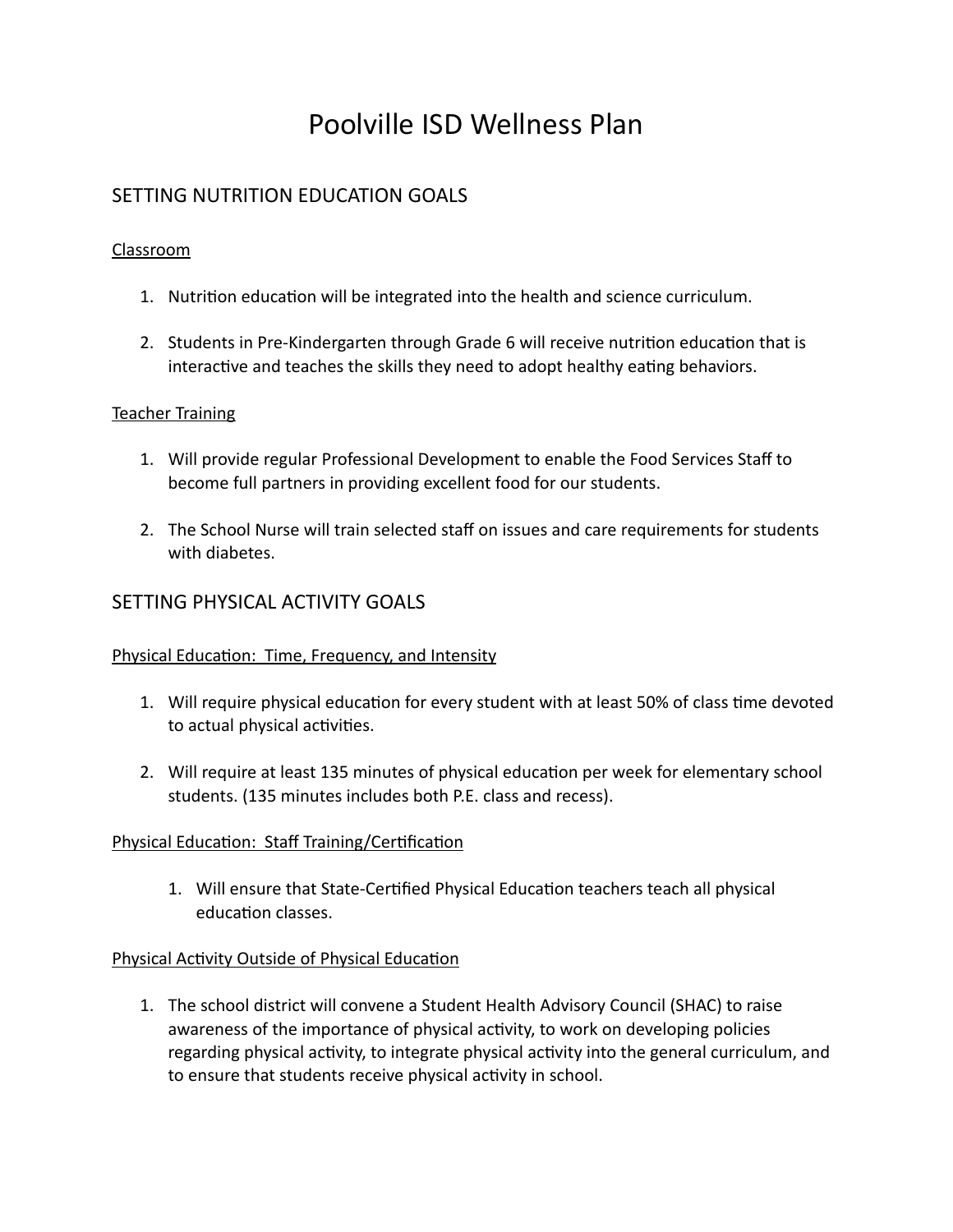- 2. The SHAC will create policies and participate in statewide efforts to combat childhood obesity and related illnesses.
- 3. The SHAC will develop standards and policy recommendations for nutrition and physical education and activity.

## Recess

- 1. All elementary school students will have at least 25 minutes a day of supervised recess, preferably outdoors, during which schools should encourage moderate to vigorous physical activity verbally and through the provision of space and equipment.
- 2. Schools will discourage extended periods (two hours or more) of inactivity. When activities, such as mandatory school-wide testing, make it necessary for students to remain indoors for long periods of time, schools should give students periodic breaks during which they are encouraged to stand and be moderately active.

# Physical Education: Standards/Requirements

1. State Development Standards are followed.

# SETTING NUTRITION STANDARDS

# Nutritional Value of Foods and Beverages

- 1. Foods of Minimal Nutritional Value cannot be sold to students during the school day. Pizza parties are not affected, nor are fundraising efforts as long as they do not include the sale of Foods of Minimal Nutritional Value until after the end of the school day.
- 2. Federal regulations prohibit the sale of certain foods, determined to be of minimal nutritional value, in the foodservice area during meal periods.
- 3. The food that are restricted are classified in four categories:
	- a. Carbonated beverages
	- b. Frozen, sweetened water with the exception of products that contain fruit or fruit juice
	- c. Chewing gum
	- d. Certain candies which are processed and made predominantly from sweeteners or artificial sweeteners and include hard candy made from sucrose and corn syrup, jellied and gummy candies, marshmallow candies, fondant, licorice, spun candy, and candy-coated popcorn.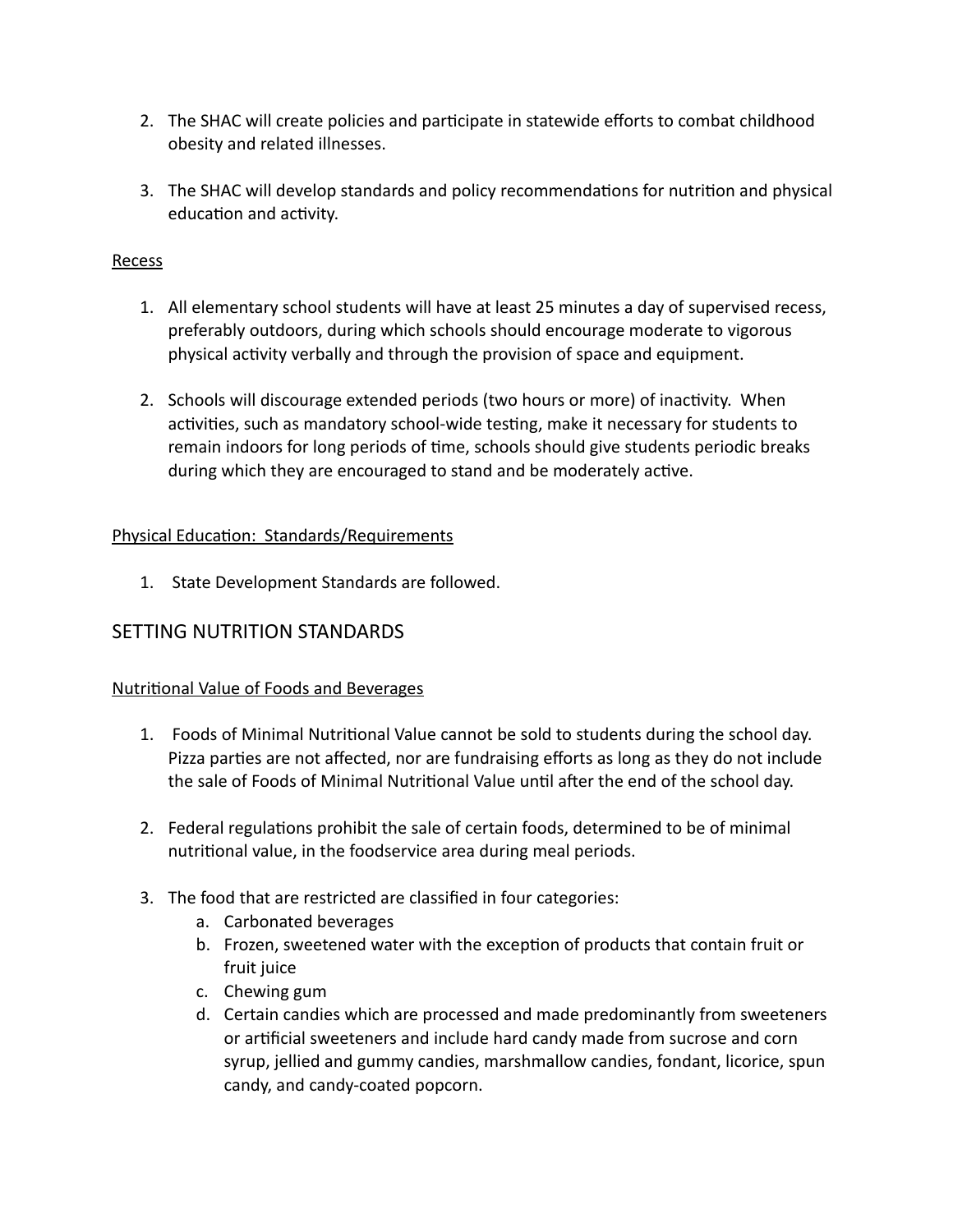## Portion Size

- 1. Entrée items and side dish serving sizes will be no larger than the portion of those food served as part of the Federal School Meal Program.
- 2. Students in Grades Pre-K through 6 will only have access to healthy beverages such as fruit drinks containing 100% juice and no artificial sweeteners, water with no artificial sweeteners, flavorings, or colors, and milk.
- 3. Student Nutrition Services also reserves the right to limit quantities and exercise portion control on any food/beverage offered at school.

## A La Carte, Vending, Student Stores, or Concession Stands

1. A La Carte, Vending, Student Stores, and Concession Stands are not utilized during school hours.

#### Qualification of Food Service Staf

1. School Food Service Staff who are properly qualified according to current professional standards and who regularly participate in Professional Development activities will administer the Child Nutrition Programs.

#### Setting Goals for School-Based Activities

#### Access to Child Nutrition Programs

- 1. Breakfast and lunch programs will be offered to students. Breakfast is served daily from 7:20 a.m. to 8:00 a.m. All students are encouraged to eat breakfast.
- 2. Will provide students with a minimum of 15 minutes to eat for breakfast and a minimum of 20 minutes to eat after sitting down for lunch.
- 3. Will provide students access to hand washing or hand sanitizing before they eat meals or snacks.

#### Sharing of Foods and Beverages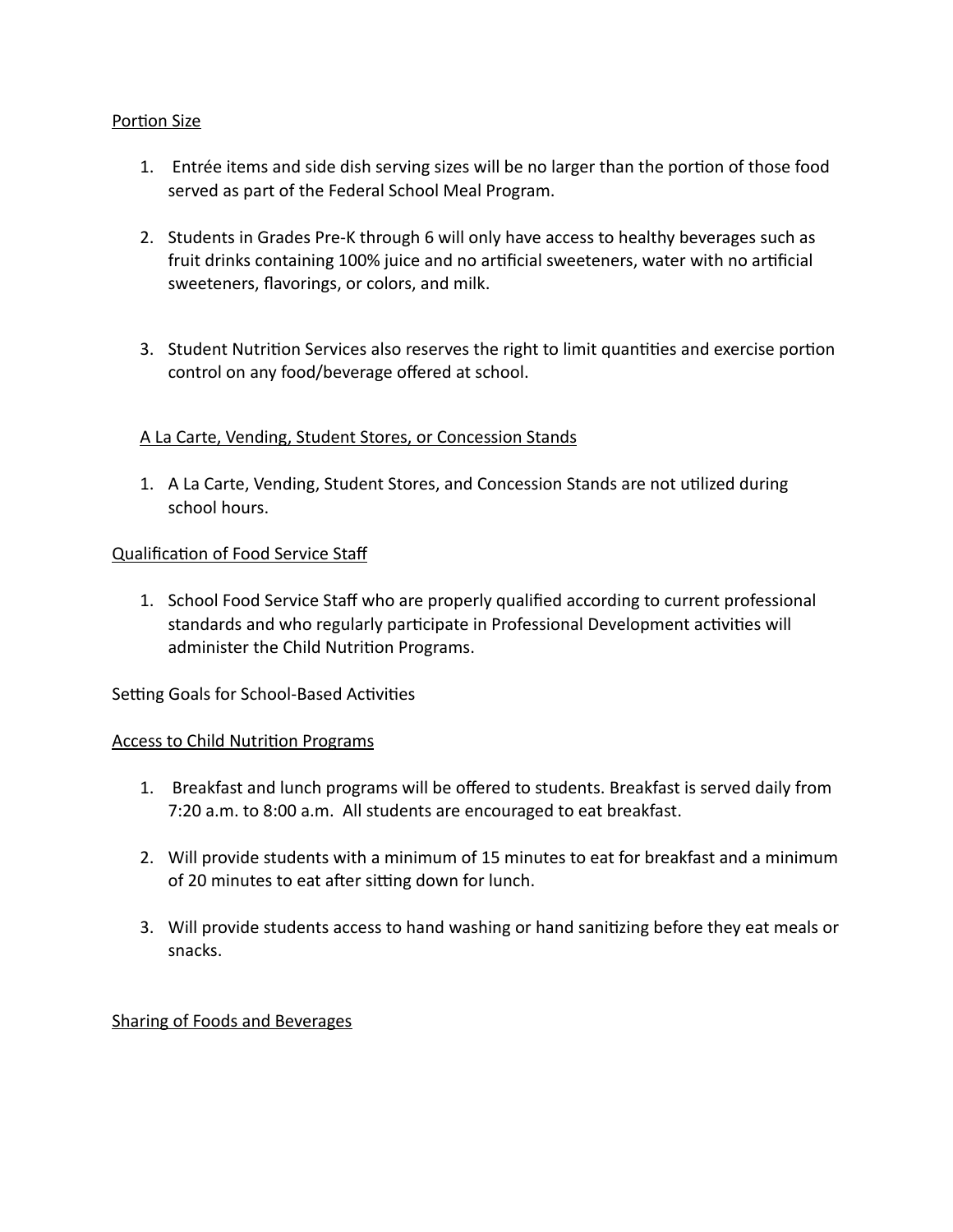1. Will discourage students from sharing their foods or beverages with one another during meal or snack times, given concerns about allergies and other restrictions on some children's diets.

## **Snacks**

- 1. Snacks served during the school day or in an after-school enrichment program will make a positive contribution to children's diets and health, with an emphasis on serving fruits and vegetables as the primary snacks and water as the primary beverage.
- 2. Schools will assess if and when to offer snacks based on timing of school meals, children's nutritional needs, children's ages, and other considerations.
- 3. The SHAC will disseminate a list of healthful snack items to teachers and parents.

## Rewards

- 1. Schools will not use foods or beverages, especially those that do not meet the nutrition standards for food and beverages, as rewards for academic performance or good behavior.
- 2. Schools will not withhold food or beverages, including food served through school meals, as a punishment.

# Celebrations

- 1. Schools will limit celebrations that involve food during the school day to no more than three parties per year.
- 2. The SHAC will disseminate a list of healthy party ideas to parents and teachers.
- 3. Allergy awareness notices are posted in Ascender to alert staff/parents and allergy notices pop up on the cafeteria computers when a student with allergies exits the serving line. Teachers have individual action plans for each student with allergies.

# Physical Activity Opportunities Before and After School

1. All elementary, middle, and high schools will offer extracurricular physical activity programs, such as physical activity clubs or intramural programs. All high schools and middle schools, as appropriate, will offer interscholastic sports programs. Schools will offer a range of activities that meet the needs, interests, and abilities of all students,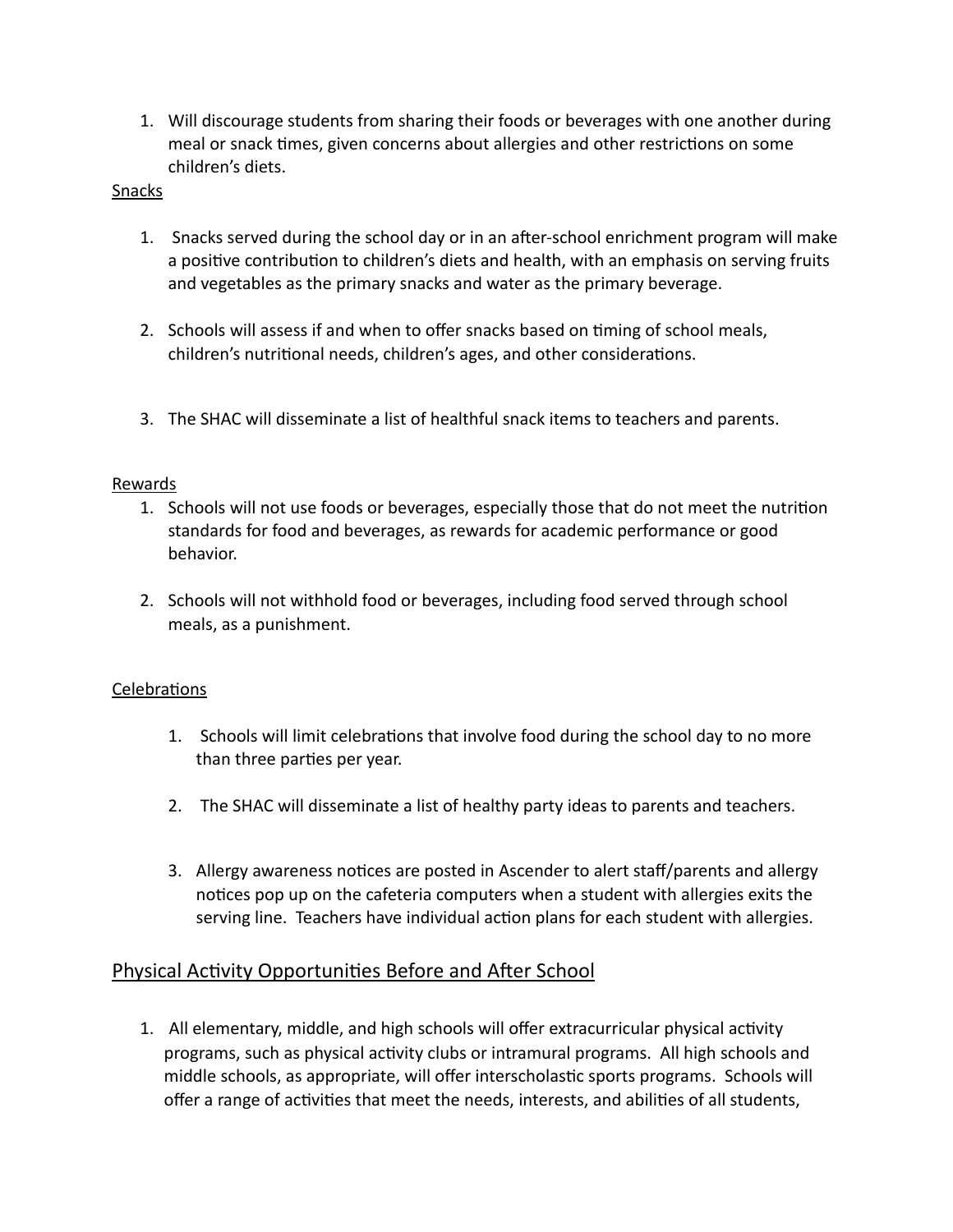including boys, girls, students with disabilities, and students with special health-care needs.

2. After-school enrichment programs will provide and encourage – both verbally and through the provision of space, equipment, and activities – daily periods of moderate to vigorous physical activity for all participants.

## Use of School Facilities Outside of School Hours

1. School spaces and facilities should be available to students, staff, and community members before, during, and after the school day, on weekends, and during school vacations. These spaces and facilities also should be available to community agencies and organizations offering physical activity and nutrition programs. School policies concerning safety will apply at all times.

## Coordinated School Health Approach

- 1. Fresh fruits will be served in the place of canned fruits at least once a week.
- 2. Students will participate in Safe and Drug Free Activities such as Red Ribbon Week and the Character Strong curriculum. These program focuses on developing character and social-emotional skills in students, staff, and families.
- 3. The SHAC will continue to coordinate and implement a minimum of two activities a year that promote physical health and nutritional wellness of students, parents, staff, and community members.
- 4. Each School District in the State is required in Chapter 28, Subchapter A-K and Chapter 38.013 of the Texas Education Code to establish and maintain a District-level School Health Advisory Council.
- 5. Membership Criteria for SHAC shall comply with the following:
	- A. Parents must live within the District and must be a custodial parent or guardian of a student currently enrolled in the District.
	- B. Parent may not also be employees of the District.
	- C. The majority of the SHAC will consist of parents or student(s) currently enrolled in the District but not employed by the District.
	- D. The Board of Trustees may also appoint one or more persons from each of the following groups: teachers, administrators, district students,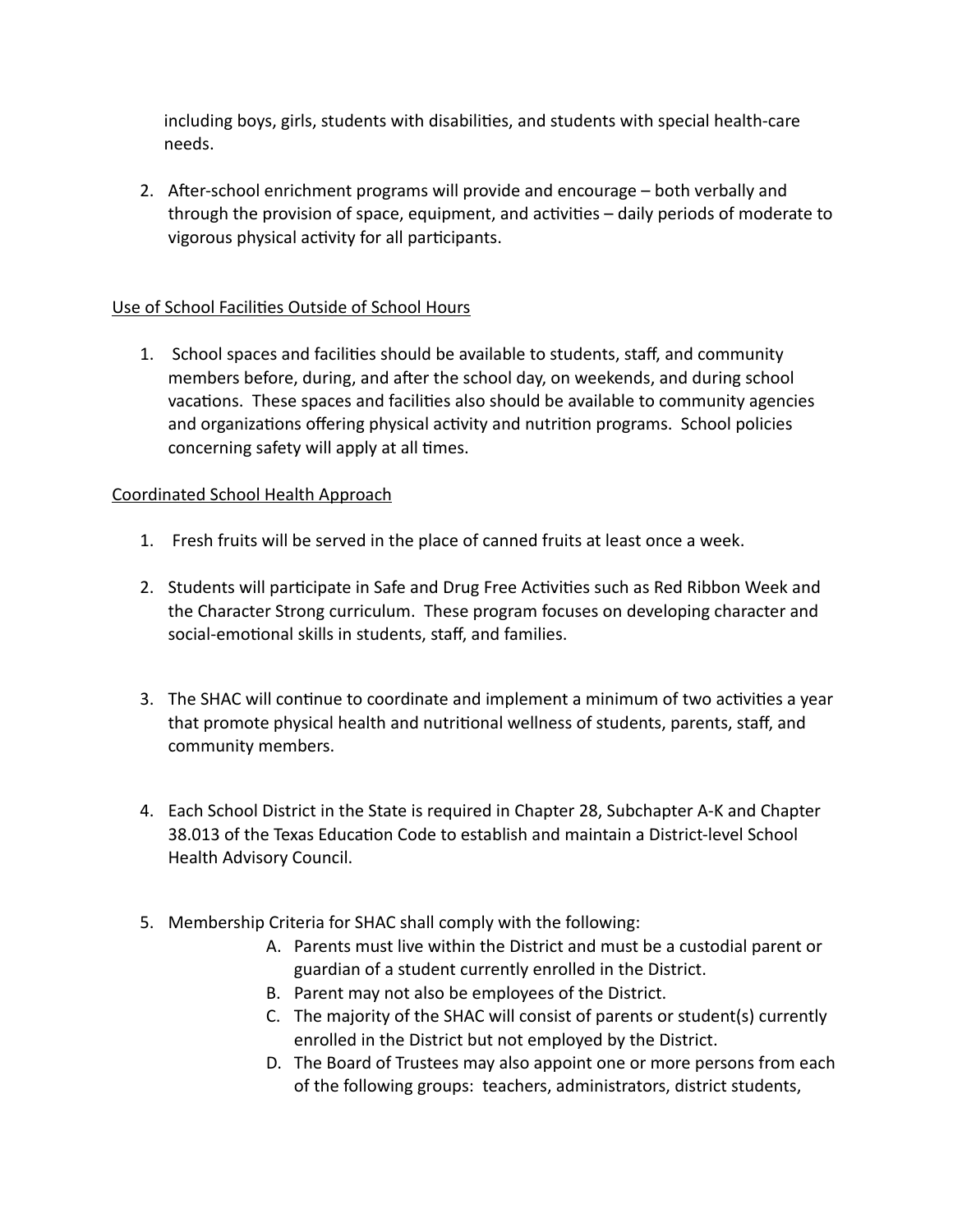health care professionals, business community, law enforcement, senior citizens, clergy, and nonprofit health organization.

- E. Membership of the SHAC will strive to reflect the geographic, ethnic, gender, and economic diversity of the District.
- F. The Superintendent will serve in an Ex-Officio (non-voting) capacity.
- G. A Representative of the Board of Trustees will serve in an Ex-Officio capacity.
- 6. All meetings of the SHAC will be open to the public and the public will have reasonable opportunity to provide comment. The Chairman may limit the time given to speakers.
- 7. No member will be nominated for or hold a position on the SHAC if that individual has a direct pecuniary interest in the recommendations of the committee and decisions by the Board of Trustees. Even the appearance of a Conflict of Interest should be avoided if at all possible. A lone agenda item will not be the cause for the elimination of an individual's membership; however, any such individual will refrain from participation in decisions and voting as to that issue.

## Community/Family Involvement

- 1. School Personnel will serve as Nutrition Educators and Role Models for healthy lifestyles.
- 2. School Personnel will collaborate with parents and the Community to support the promotion of lifelong healthy nutrition habits.
- 3. The School District will provide nutritional information to parents that will encourage parents to provide safe and nutritious foods for their children.
- 4. Parents and Community members will be consulted in the decision-making process and be well-informed about the nature and extent of commercial activity in the school.
- 5. Nutrition education will be provided to parents beginning at the elementary level. Nutrition education may be provided in the form of handouts, postings on the District website, articles and information provided in District and School Newsletters, Presentations that focus on nutritional value and healthy lifestyles, and through any other appropriate means available for reaching parents.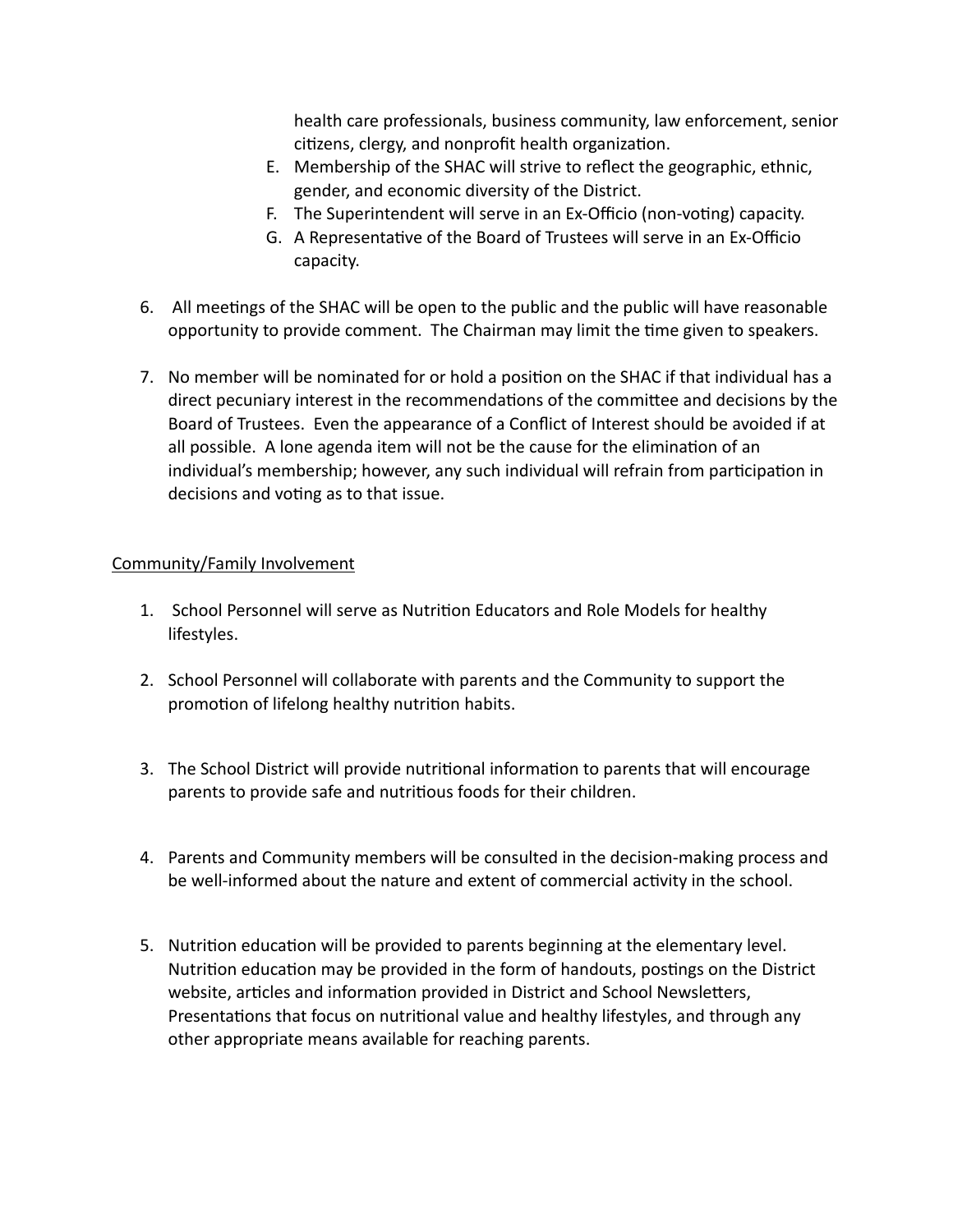- 6. Educators, Administrators, Parents, Health Practitioners, and the Communities must consider the critical role student health plays in academic stamina and performance and adapt the school environment to ensure students' basic nourishment and activity needs are met.
- 7. Nutrition education instructional activities shall stress the appealing aspects of healthy eating and be participatory, developmentally appropriate, and enjoyable.

# Staff Wellness

- 1. All staff are encouraged to model healthy eating by offering healthier choices at school meetings and events and to refrain from using candy and snacks of minimal nutritional value as rewards to students.
- 2. All school staff will be encouraged to improve their own personal health and wellness, improve staff morale, and create positive role modeling.
- 3. All school staff will portray a commitment to promote the health of students and help improve the school nutrition and physical activity environment.
- 4. All school staff will be given the option to exercise during their lunch and conference period.

# SETTING GOALS FOR MONITORING AND REVIEW

#### **Monitoring**

- 1. The Superintendent or Designee will ensure compliance with established District-wide nutrition and physical activity wellness policies. In each school, the Principal or Designee will ensure compliance with policies in his/her school and will report on the school's compliance to the School District Superintendent or Designee.
- 2. School Food Service Staff, at the school or district level, will ensure compliance with nutrition policies within school food service areas and will report on this matter to the Superintendent (or if done at the school level, to the School Principal).

#### Policy Review